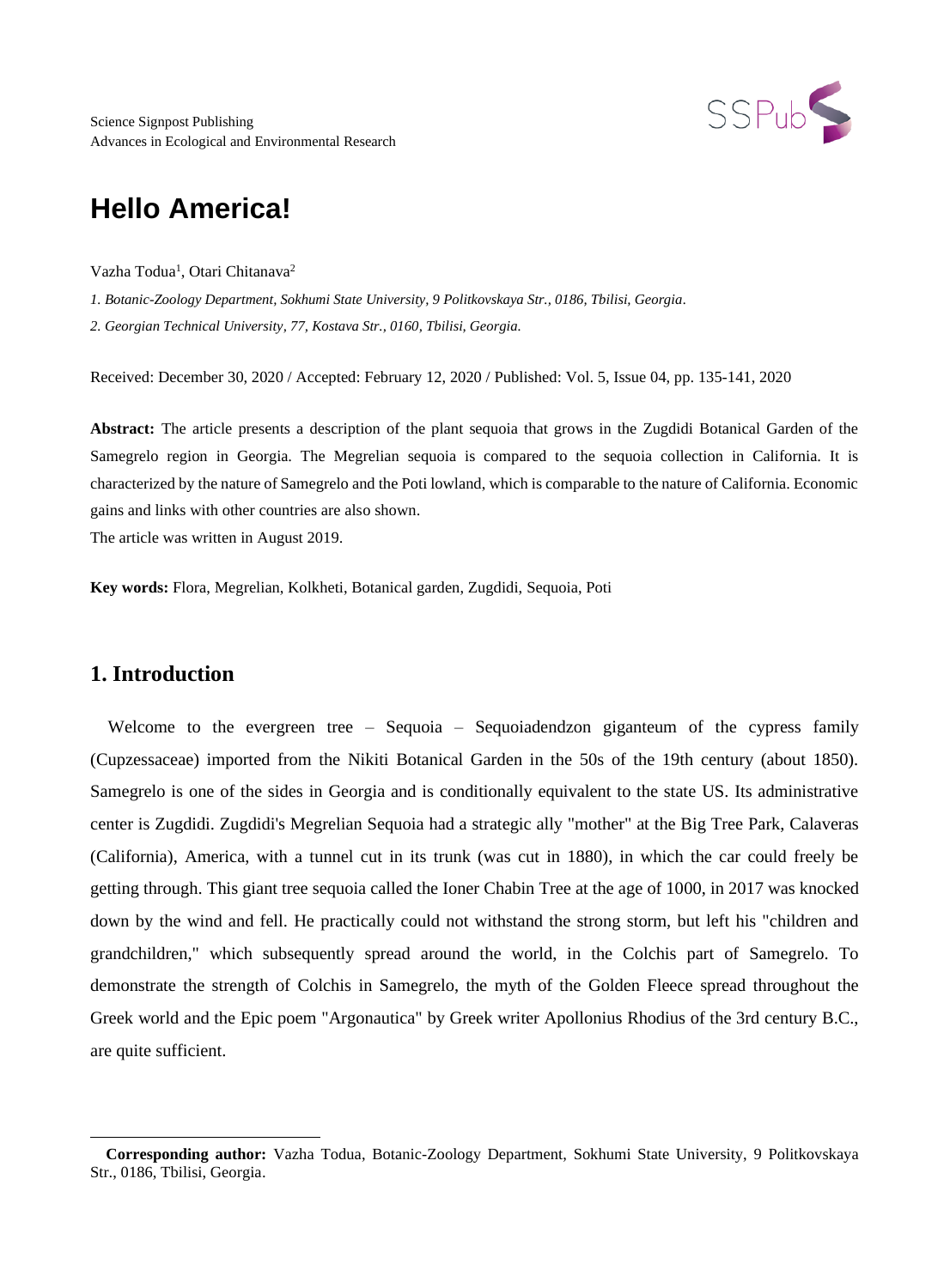

The Megrelians, in VI-I century B.C., had economic and political contacts with Athens, the Aegean Cultural Center (Greece), Genoa and Venice in Italy and so on. Let's get back to California.

## **2. Materials and Methods**

Today, the wondrous nature of California, its flora and fauna is littered with fire. But Sekvioia is not afraid of forest fires as its skin (bark) is practically not burning. The "eldest" Sequoia is over 3.5 thousand years old. The tallest tree Sequoia in the planet (115.5 m) called "Hyperion" grows in Redwood National Park (San Francisco, USA). The height of the Megrelian Sequoia does not exceed 36 meters so far.

The nature and climate of Samegrelo and California are very similar. We will be easily convinced of this if we look at the location and nature of both (California – Samegrelo):

California is located on the west coast of the Pacific Ocean 86 meters below sea level. In mid-summer the average temperature here is 470C and is therefore called the "valley of death". Poti, a place in Samegrelo. Its marshy places are also 4 meters below sea level. The average temperature in California and Los Angeles in January is 18-22ºC and in Samegrelo (Zugdidi) 11-17ºC. The best time to swim in the sea in California is September, when the water temperature is about 200C. Also in Samegrelo, September is considered to be the best swimming month and it is also called the "velvet month". The most abundant rainfall – 384mm a month, is in Los Angeles, California. In Samegrelo, in particular in Poti, the maximum rainfall is 222 mm, the minimum is 10 mm. Most of the rainfall comes in the winter – approximately 27% of the annual sum. The dry months are June and August. The first rain in California comes in the fall in October or November, and February is virtually rainfally. There is also a cloudy and rainy February (347 mm) in Samegrelo. The largest snowfall in California came on January 15, 1932 – 50 mm. In Samegrelo the snow nappe is very fluctuating and appears several times during the winter and disappears again, but it is also known for its rich snowy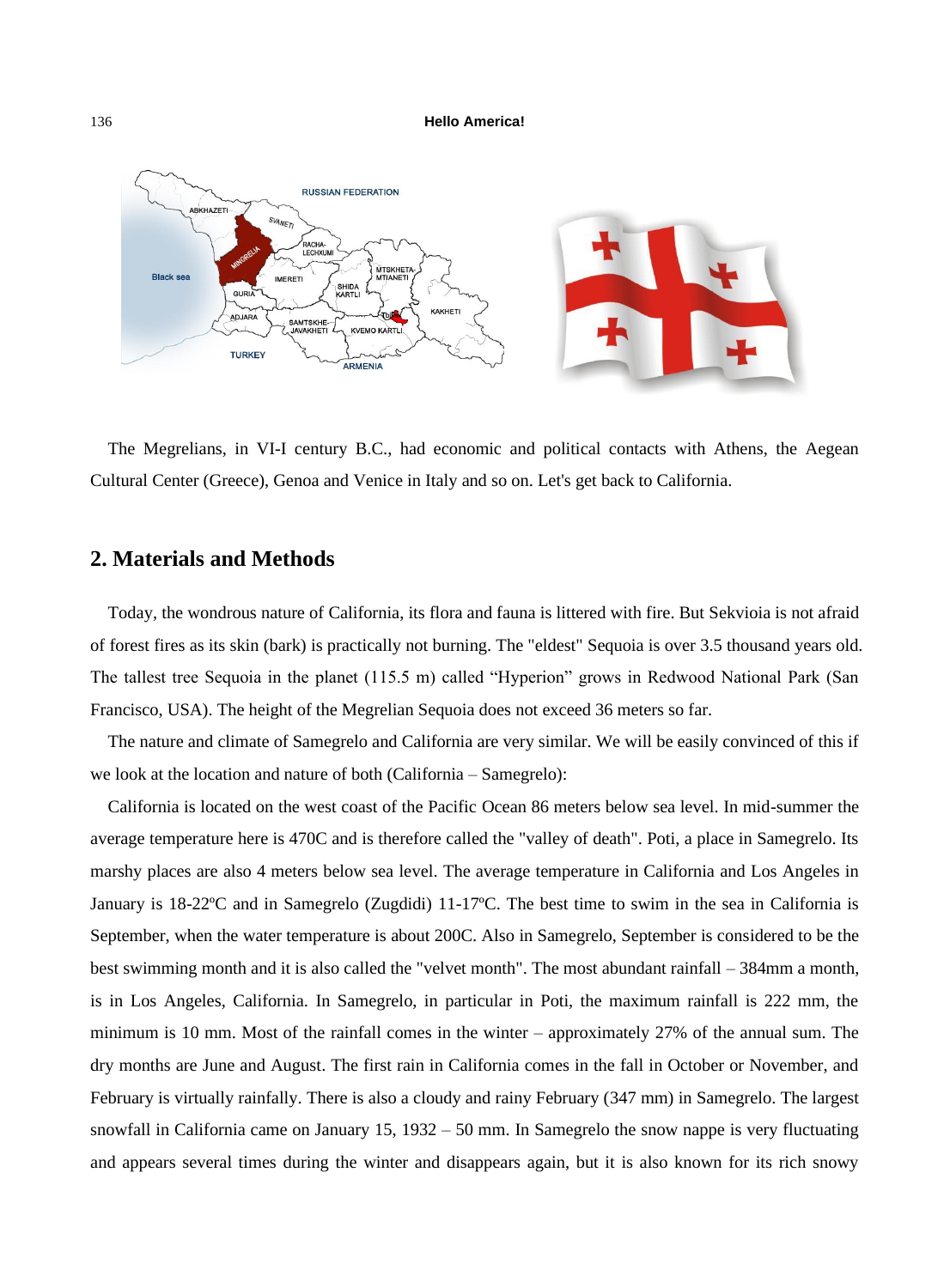winter. For example, in Samegrelo in 1910 the height of the snow cover reached 170 cm, while its average perennial height is not more than 2-3 cm.

Samegrelo is the homeland of cheese - Suluguni. The national dishes Elarj i and Peppermint Gebjalia are made of it. Suluguni has been exported overseas from Poti Port since 1890 due to its high nutritional value. Honey, wine Ojaleshi, wood material, etc. were also exported to abroad.

The wine Ojaleshi was made and is made at Dadiani's former spring residence in the small town of Salkhino, who had a close relationship with France, with the Murat family (Ojaleshi label is attached).

For information, the nephew of Napoleon Bonaparte's sister-in-law, Ashil Murat, living in Zugdidi in the village of Chkaduashi, inherited the mask, taken by Francesco after Napoleon's death, which are the only three in the world and are kept in New York, Paris, Zugdidi. Murat's travel furniture and books are also stored in Zugdidi. Salome Dadiani, daughter-in-law of the Murat family, had lived and worked in the Chkaduash summer residence for some time, who owned property in Samegrelo, Martvili, Salkhino, Chkaduashi, Abastumani, etc.

The wine Ojaleshi is exported not only to France and several Eurasian countries but also to America. America is our strategic ally not only in defense, but also in the country's economy. The number of FDIs, made from the United States to Georgia, amounted \$80 million in 2014.

Among nuciferous and baccate plants, nuts and blueberries are important. Nuts are the leader in Georgian exports (most of which are grown in Samegrelo), accounting for 4%. Nut exports for 2017 amounted \$171.6 million. Various types of products are made from more than 1000 tons of hazelnut raw materials (roasted, crushed, ground), 60% of which is mainly shipped to Europe. Its export has increased by 40% according to the latest data. The largest hazelnut processing factories are located in Zugdidi. Cranberries are also an important food and medicinal plant. Its fruit and leaf are equally priced (1 kg x \$ 5.25), in other words, the maximum profit equals to \$210,000. The company "Cranberry" exports 60 tons annually. 65% of Georgia's total exports (USD 1.6 billion) is from Samegrelo region. Among the vine varieties Ojaleshi, Chvitiluri, Tsolikouri and others are important. Ojaleshi and Chvitiluri are endemics of Georgia. The wine Ojaleshi is economically very profitable and expensive. It is a successful export product of Samegrelo. There are 5 power stations in Samegrelo, the largest of which is the Enguri Dam. The total capacity of Enguri HPP is 1300 MW, annual project output 4300 000 kW / h; guaranteed Monthly Power – 270 MW. Samegrelo supplies Abkhazia with free electricity. In the largest deep-sea port of Samegrelo, Poti, there is a large grain processing mill, which produces white and black wheat flour, cornmeal, etc. The capacity of flour machines is 1040 tons in 24 hours. There is a snail farm in the Village of Khibula, in Khobi Region, Samegrelo. And medicines for the treatment of diseases of the joints and cosmetic ointments are produced from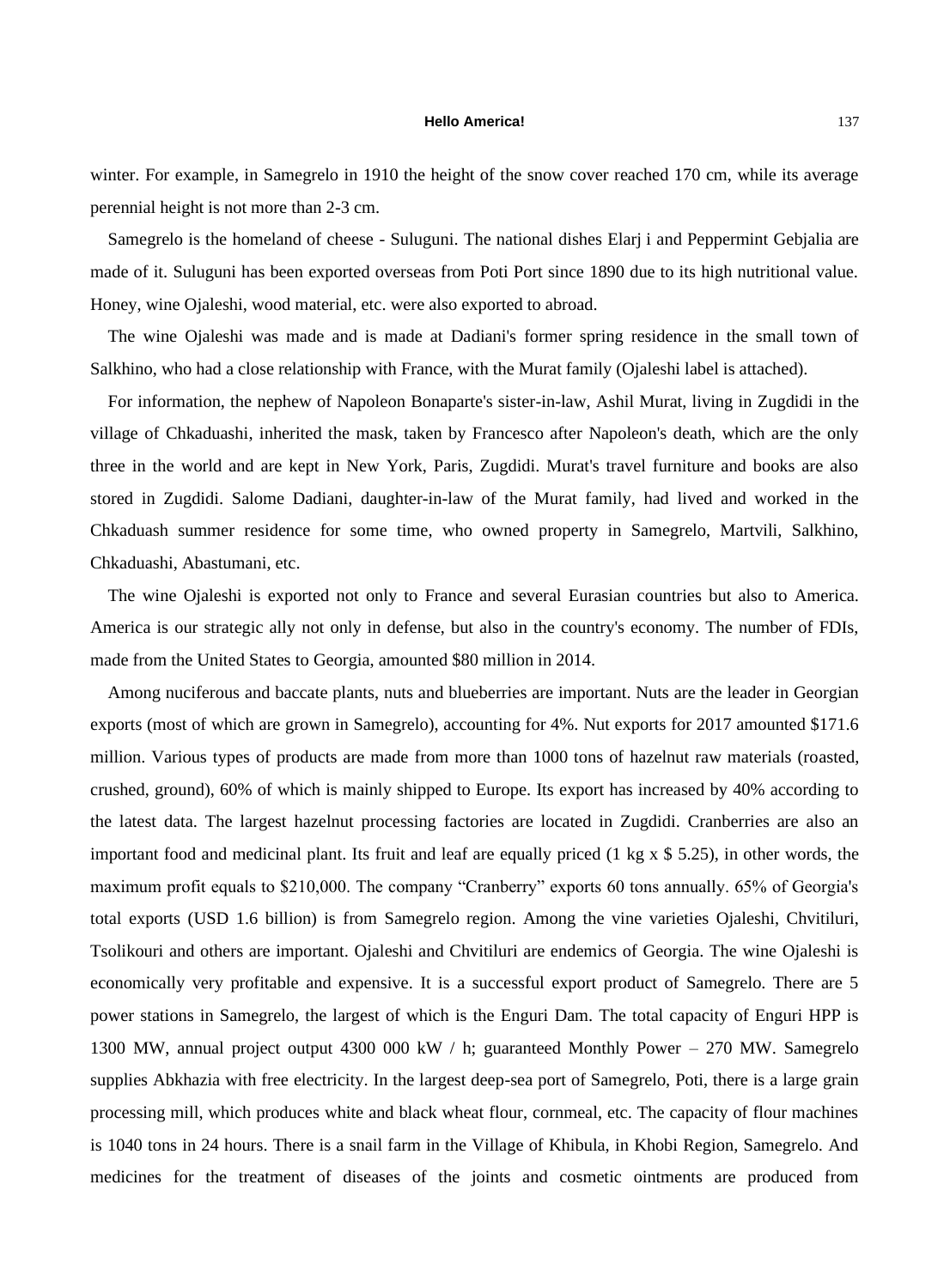snail-indispensable proteins. There are hundreds of business sectors in Samegrelo. According to official business registry data, 41.7 thousand entities are registered in the region, which is 10.5% of the total number of entities registered in the country. It only fall behind Tbilisi and Imereti regions. As of 2011, turnover of industry in Samegrelo amounted to GEL 289.7 million. The industry employs 4646 people. Total salaries of employees amounted to GEL 283.4 million. GDP per capita is 4375 GEL, which is the eighth place in the world (Turkmenistan is in the first place). There are many balneological and climatic resorts in Samegrelo: Menji, Tsaishi, Nokalakevi − 150 m above sea level; Skuri – 480 m above sea level; Lebarde (climatic) – 1600m above sea level. From a tourist standpoint, the unique object is Kolkheti National Park, which has been granted international status by the Ramsar Convention.



Figure 1. Sequoia from Zugdidi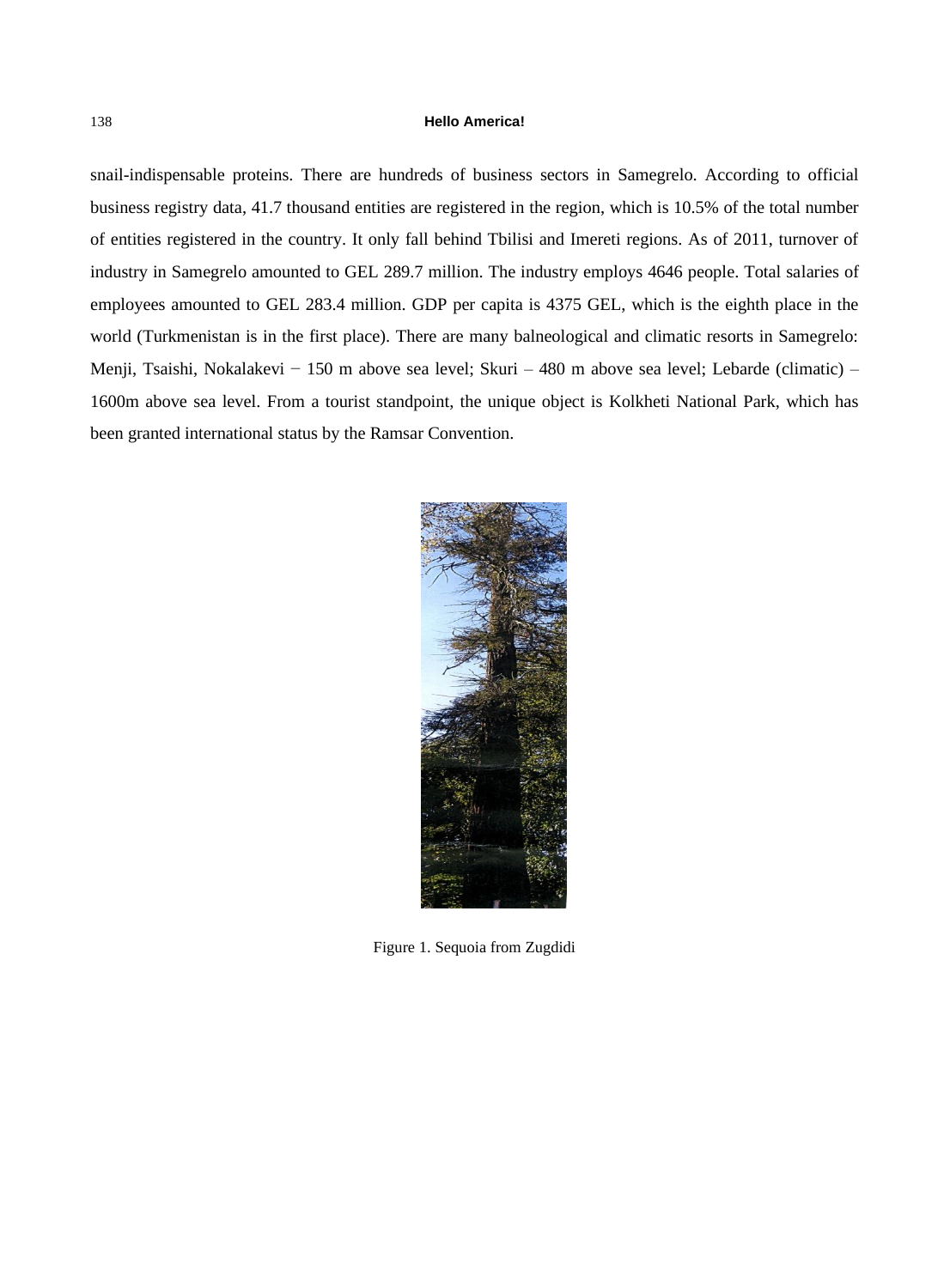

Figure 2. Poti swamp – 4 meters below sea level



Figure 3. A label of wine Ojaleshi, made in the courtyard of Murat Family, from Salome Dadiani's own garden in Salkino.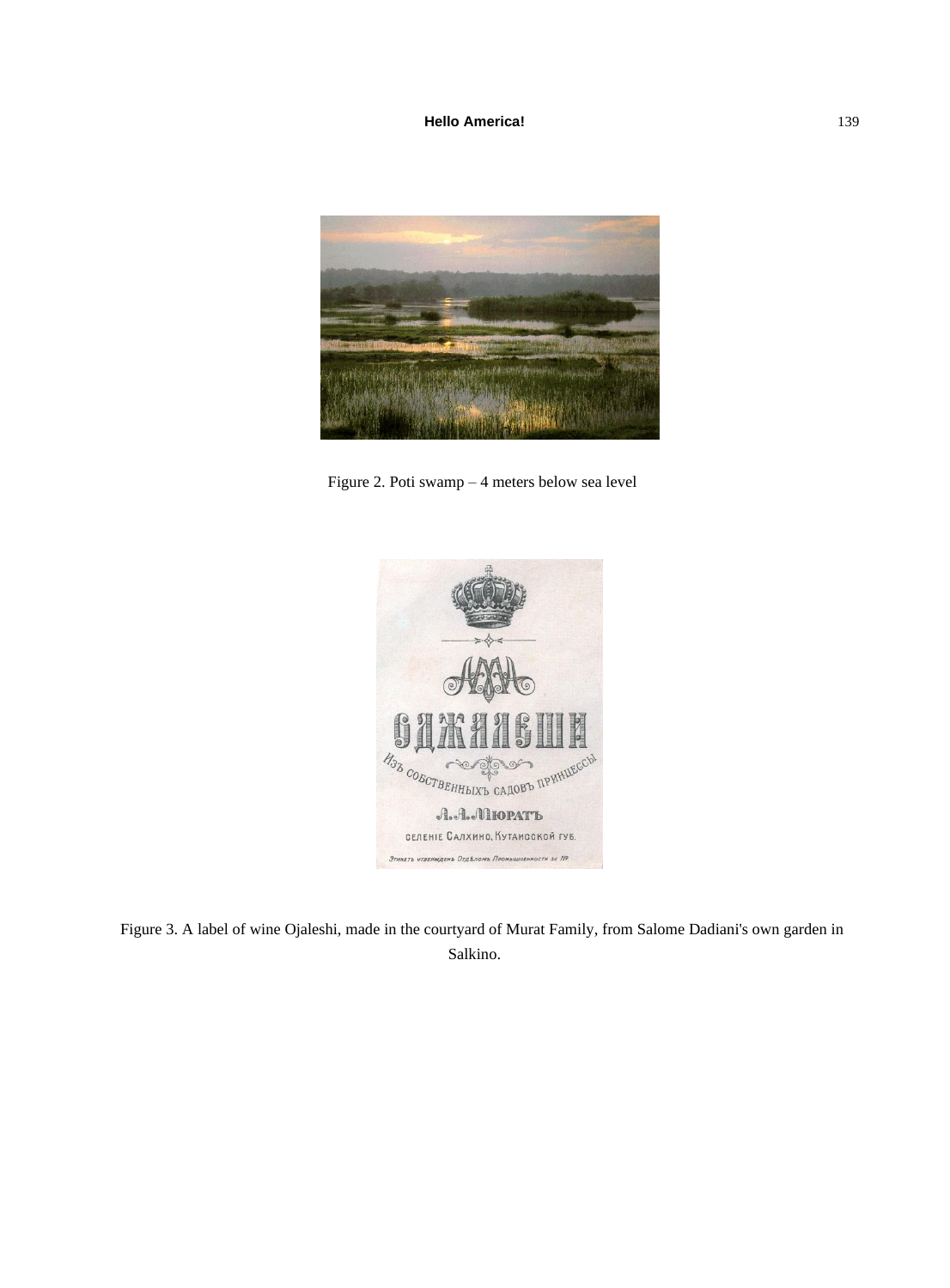#### **Area of Samegrelo – 7093 sq. km.**

### **Population – 451852 (all whites)**

Cities – Zugdidi, Poti, Senaki, Tsalenjikha, Chkhorotsku, Martvili, Abasha, Khobi.

#### **Population of cities as of 2014:**

Poti, ancient deep water port, population – 41465 people. Zugdidi, the Administrative Center of Samegrelo – population 64600 people. Senaki – 21596 people. Martvili – 4425 people. Tsalenjikha – 3847 people. Chkhorotsku – 3141 people. Khobi – 4262 people. Abasha – 4941 people. Anaklia. – the largest new deep-sea port is being built in Anaklia, with a population of 1331.

**Famous people –** Tsotne Dadiani, Royal Chancellor Chkondideli, Lavrenti Beria, Meloton Kantaria, Ilia Vekua, Zviad Gamsakhurdia, Merab Kostava, Nona Gaprindashvili, Nana Aleksandria, Zhiuli Shartava, Simon Janashia, Shota Meskhia, Zurab Khonelidze, Arnold Chikobava, Terenti Graneli, etc.

### **3. Conclusion**

Introduction and distribution of evergreen sequoia in Georgia is studied, in particular in the Zugdidi Botanical Garden (Samegrelo). The nature of Georgia and California (USA) is characterized. Historical facts are provided when and how the plant was introduced into Samegrelo. Samegrelo Port Poti and its nature, accomplishments and connection with the countries of the world are described.

Californians, travel to Georgia and see Samegrelo.

With great love and respect Professor Vazha Todua